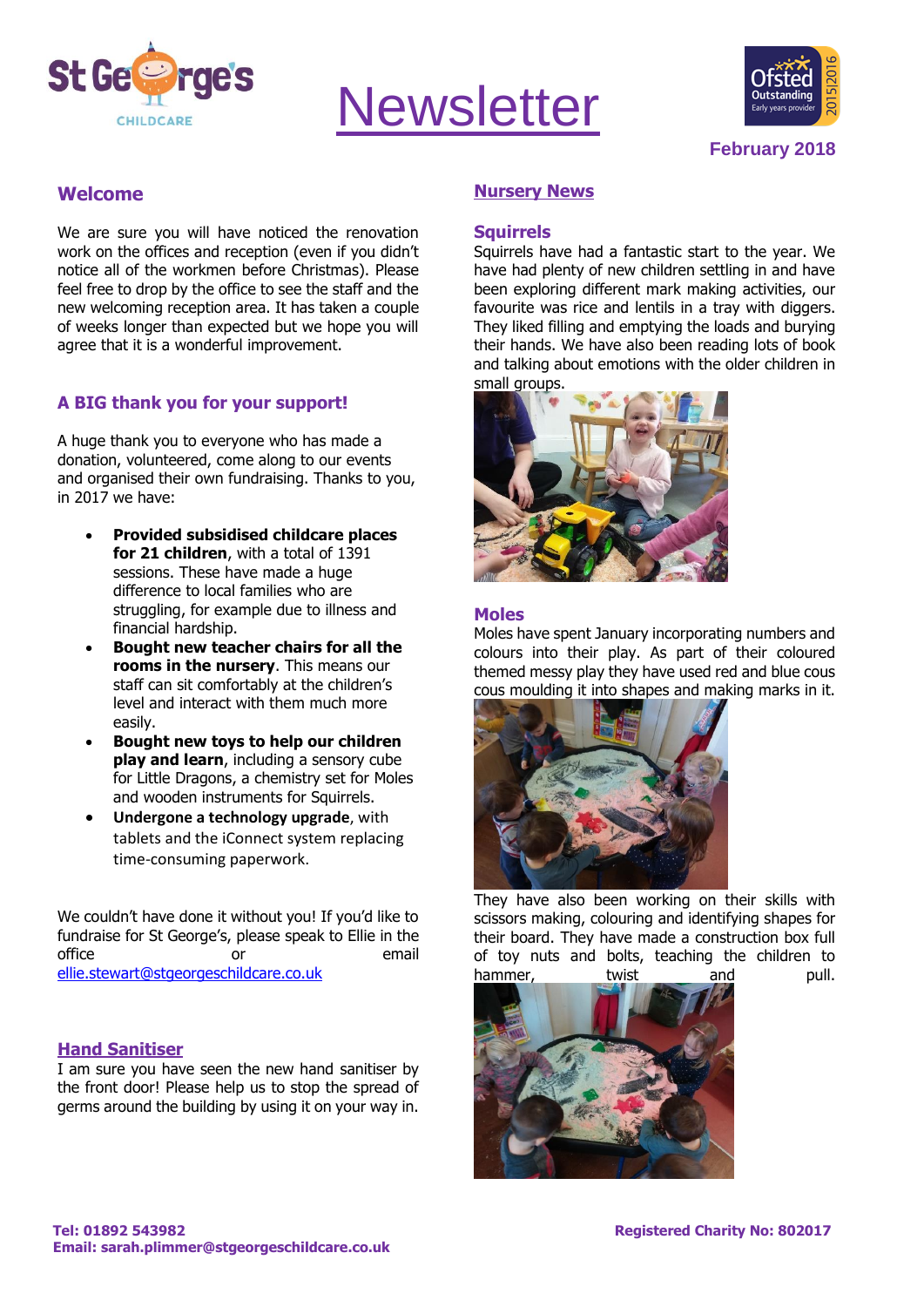#### **Badgers**

Would like to thank everyone who supported them at their nativity before Christmas. The children all had a wonderful time and enjoyed having their families come and watch them. The event helped to raise £212 to go toward equipment for the Badgers room. With this they have bought some new toys. They have been learning about polar animals and are getting ready to explore Chinese New Year in February.



#### **After School Club**

After School Club have been looking at the Artic and learning about polar bears. They made a mother polar bear and her cubs to decorate by the stairs. They have been using encyclopaedia's to find new information about the Artic.



**Little Dragons**



Little Dragons have been busy working on their child led topic of Dinosaurs. Here they are making a large dinosaur out of recycling. They have also been making fossils, all the while welcoming their new friends who have only just joined them and settled in with their friends.



#### **Kitchen**

The kitchen work hard to make sure every child has a balanced meal that fits their dietary requirements. It is important to most of our children that they are being treated the same as their peers. This is an important part of menu planning and causes Sherrell to think carefully about how she can make all of the children's meals look similar. One of the ways we do this is through use of quorn to mimic minced meats in a variety of dishes.

# **Fundraising**

#### **Thank you to our recent supporters**

A big thank you to St Mary's Frittenden who raised £766 for St George's through carol singing collection, and the Glenn and Phyllida Earle Family Fund who have donated £2000 to fund our subsidised childcare places. Also a huge well done to

**Tel: 01892 543982 Registered Charity No: 802017 Email: sarah.plimmer@stgeorgeschildcare.co.uk**